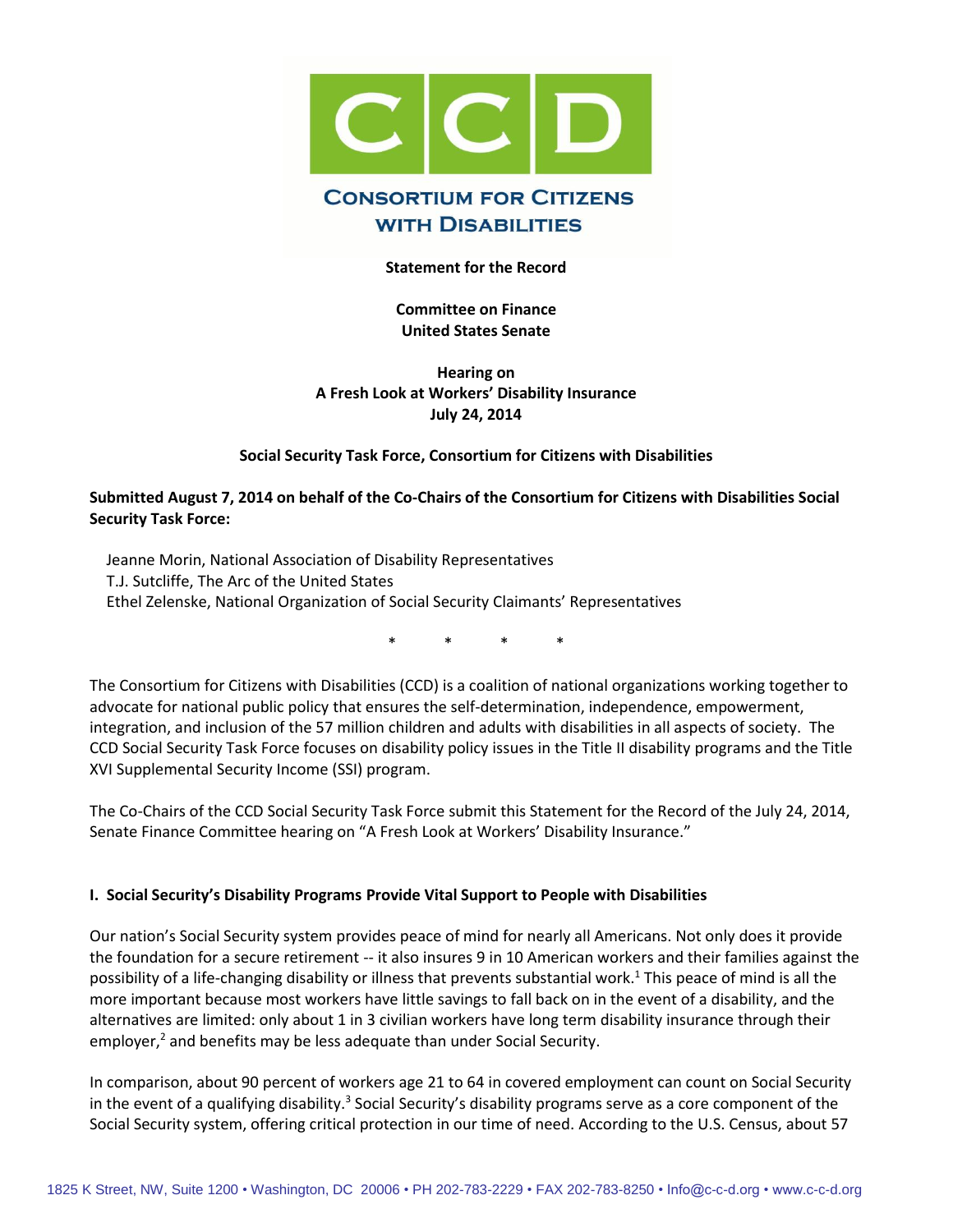million Americans, or 1 in 5, live with disabilities and about 38 million Americans, or 1 in 10, have a severe disability. <sup>4</sup> Only those with the most significant disabilities or illnesses—about 14 million non-elderly individuals—receive vital support from our nation's Social Security system.<sup>5</sup>

## **Social Security Disability Insurance Provides Modest but Vital Support**

**Social Security Disability Insurance**, or **SSDI**, is funded through Social Security payroll tax contributions. It provides benefits to workers who have worked for long enough and contributed enough via payroll taxes to be insured, and who become disabled before reaching full retirement age. SSDI currently provides benefits to about 9 million disabled workers, as well as about 2 million spouses and children of disabled workers.<sup>6</sup> SSDI beneficiaries include about 1 million military veterans, 4.4 million women, 700,000 widow(ers), 1.8 million African Americans, and 1 million Hispanics.<sup>7</sup>

The average SSDI benefit for a disabled worker is about \$1,145, just over the federal poverty line.<sup>8</sup> SSDI benefits serve as the main or sole source of income for about 80 percent of beneficiaries.<sup>9</sup> About 1 in 3 SSDI beneficiaries has no other source of income,<sup>10</sup> and nearly 1 in 3 receive such a low SSDI benefit and have such limited income and assets that they also qualify for SSI.<sup>11</sup> SSDI and SSI keep millions of people out of deep poverty and homelessness. Poverty rates are substantially higher for people who report significant disabilities but are not receiving SSDI benefits than for people who have been receiving SSDI benefits for at least 5 years.<sup>12</sup> Without SSDI, an estimated half of beneficiaries would live in poverty; even with benefits, about 1 in 5 SSDI beneficiaries live in poverty, and the majority of beneficiaries are low-income.<sup>13</sup>

## **Social Security Disability Standard is Strict, and Most Applications Are Denied**

The Social Security Act's disability standard is one of the strictest in the developed world. The Organisation for Economic Co-operation and Development (OECD) has scored OECD member nations on a "disability policy typology" which looks at factors relating to disability insurance system eligibility standards and benefit generosity. The OECD finds that the U.S. ranks second-to-last, just above Korea.<sup>14</sup> Most applicants for Social Security disability benefits are denied. Fewer than four in ten are approved, even after all stages of appeal.<sup>15</sup>

Beneficiaries have diverse impairments and conditions such as advanced cancers, kidney failure, congestive heart failure, emphysema, and multiple sclerosis. Many beneficiaries are terminally ill: 1 in 5 male SSDI beneficiaries and nearly 1 in 6 female SSDI beneficiaries die within 5 years of receiving benefits.<sup>16</sup> SSDI beneficiaries are also three times as likely to die as other people their age.<sup>17</sup>

Despite their impairments, many beneficiaries report eagerness to do some work, and some do work parttime. But research indicates that the average earning potential of beneficiaries with "work capacity," using current work incentives and employments supports, is a few thousand dollars per year—clearly insufficient to support oneself.<sup>18</sup>

# **Demographics Explain Nearly All Growth in Social Security Disability Insurance**

The Social Security disability programs have grown significantly since they were signed into law, as well as in recent years. This growth was projected as far back as 1995. According to Social Security's Chief Actuary, the growth in SSDI (from 1980 to 2010) is mostly the result of several factors: substantial growth in the U.S. population; the baby boomers aging into their high-disability years; women entering the workforce in large numbers in the 1970s and 1980s so that more are now "insured" for SSDI based on their own prior contributions; and the increase in the Social Security retirement age so that disabled workers continue to receive SSDI benefits for longer before converting to retirement benefits.<sup>19</sup>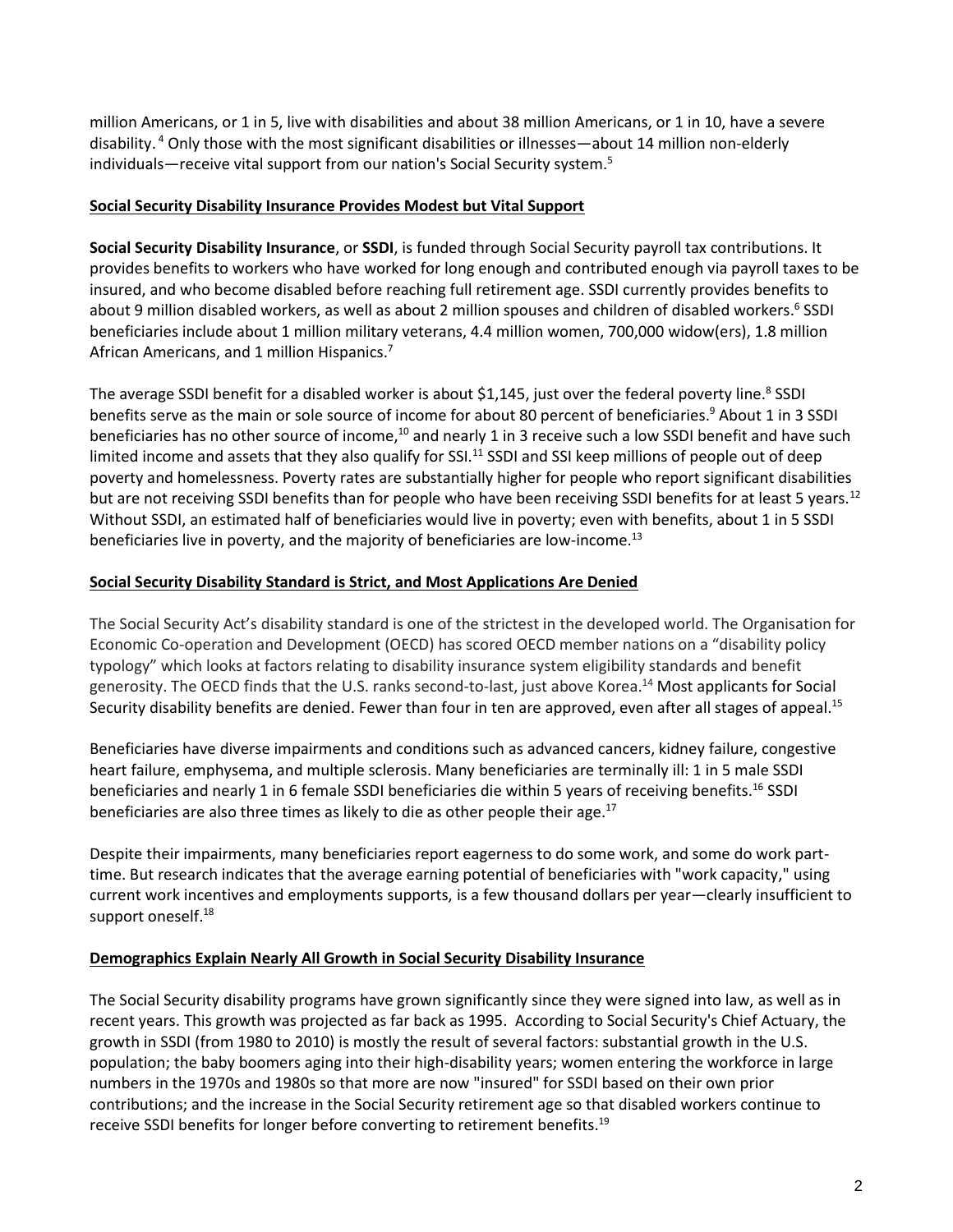Many experts including Social Security's Chief Actuary caution against overstating the role that the recent economic downturn has played in the growth in SSDI. The Chief Actuary estimates that the 2010 recession accounts for only 5 percent of the growth in SSDI beneficiaries from 1980 to today.<sup>20</sup>

# **Awards Rates Have Fallen During the Recent Economic Downturn**

While economic downturns tend to boost *applications* for benefits, research finds that they have a much smaller effect on *awards*.<sup>21</sup> The 2010 recession was no exception on either front. While applications increased during the 2010 recession, the award rate declined,<sup>22</sup> suggesting that applicants for benefits who did not meet Social Security's strict disability standard were screened out. The drop in the percentage of applicants found eligible at the Administrative Law Judge (ALJ) hearing level has been dramatic, falling by fourteen percentage points between FY 2007 and 2013. 23

# **Social Security Disability Programs Reflect Broader Trends Towards "Hidden" Disabilities**

In rich nations like the U.S. many people are living longer—but with more disability.<sup>24</sup> Today, the leading causes of disability both in the U.S. and abroad are largely invisible—mental illness and musculoskeletal disorders – a trend reflected in the Social Security disability programs.<sup>25</sup> Nonetheless, denial of such "hidden" disabilities remains sadly common. Misconceptions persist that individuals who "look healthy" ought not to be receiving disability benefits, and that disabilities visible to the naked eye are "unambiguous", whereas impairments less readily observable to an onlooker are labeled "squishy".

Examples of often-hidden yet significant disabilities include advanced cancers, Traumatic Brain Injury (TBI), intellectual disability, Autism, and serious mental illness such as Post-Traumatic Stress Disorder (PTSD) and schizophrenia (among many others).

# **II. Securing the Future of the Social Security Disability Insurance Program**

The Committee launched this hearing by emphasizing the importance of SSDI as an earned benefit for individuals with the most significant disabilities, and noting that Congress will need to act to address current financing challenges to secure the future of the program – namely, that in 2016 the Disability Insurance (DI) Trust Fund will, with incoming revenue, only be able to pay about 80% of scheduled benefits.

The DI Trust Fund's projected 2016 shortfall is not a new development, or an unprecedented one. Since Social Security was enacted, Congress has "reallocated" payroll tax revenues between the OASI (retirement) and DI (disability) Trust Funds in both directions to keep the Social Security programs on an even reserve ratio -- six times using a narrow definition of reallocation, and eleven times using a broader definition of reallocation. <sup>26</sup> After the last reallocation in 1994, the Social Security Board of Trustees accurately projected that similar action would next be required in 2016.<sup>27</sup>

**Congress should act expeditiously, as it has done in the past, to reallocate payroll taxes between the DI and OASI trust funds.** For example, both Social Security trust funds would be able to pay full scheduled benefits through 2033 by temporarily raising the 1.8 percent DI share of the 12.4 percent Social Security payroll contribution by 1.0 percent in 2013 and 2014, and then by amounts that gradually shrink back to 1.8 in 2025.<sup>28</sup>

As the baby boomers age into retirement, growth in SSDI has already begun to level off and is projected to decline further in the coming years.<sup>29</sup> At the July 24, 2014 Committee hearing, Social Security Chief Actuary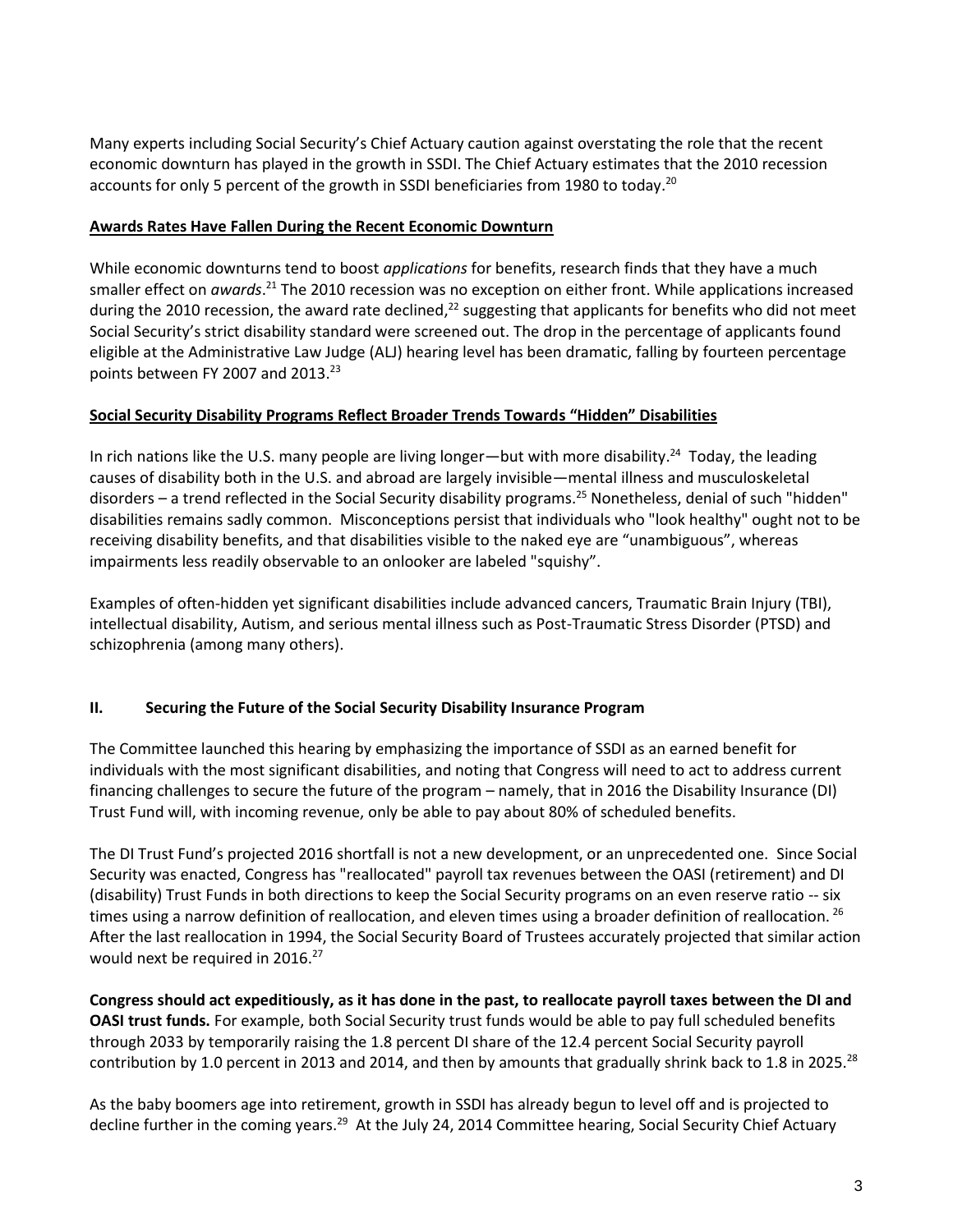Steven Goss testified that major demographic shifts, such as the aging of the baby boomers, population growth, and the historic entry of women into the workforce in the 1970s and 1980s, have been expected for decades and explain most of the recent SSDI program growth. Chief Actuary Goss testified that these trends are expected to stabilize over the next few years, meaning that the current shortfall in payroll contributions compared to SSDI program costs is also projected to stabilize in the future.

Reallocation is a sensible administrative adjustment that will maintain the confidence of workers that the SSDI system that they have built up over the years will remain available for them and their families, if needed. Surveys repeatedly show that Americans value Social Security and are willing to pay for it because of its importance to workers and their families. Reallocation will also allow time for Congress to carefully develop, consider, and evaluate options for assuring the long-term solvency of both the OASI and DI Trust Funds for generations to come.

# **III. SSA Needs Sufficient Administrative Funding to Ensure High-Quality Service and Program Integrity**

**SSA must have sufficient resources to meet the service needs of the public, including people with disabilities**. With the baby boomers entering retirement and their disability prone years, SSA is experiencing dramatic workload increases at a time of diminished funding and staff.

SSA's administrative budget is only about 1.4 percent of benefits paid out each year. With the baby boomers entering retirement and their disability prone years, SSA is experiencing dramatic workload increases at a time of diminished funding and staff. For the two years prior to fiscal year (FY) 2014, Congress appropriated \$421 million less for SSA's program integrity efforts (such as medical and work continuing disability reviews and Title XVI redeterminations) than the Budget Control Act of 2011 (BCA) authorized. Over the three years prior to FY 2014, SSA received nearly \$1 billion less for its Limitation on Administrative Expenses (LAE) than the President's request, and lost over 11,000 employees since FY 2011.

The appropriation for FY 2014 includes full funding of the FY 2014 BCA level for SSA's program integrity reviews, which will allow SSA to increase Continuing Disability Reviews (CDRs). Adequate resources are critical for SSA to perform its program integrity workload. SSA is required by law to conduct continuing disability reviews to ensure that benefits are paid only as long as beneficiaries remain eligible. SSA estimates that every \$1 spent on a CDR saves the federal government \$9 – but reports a current backlog of 1.3 million CDRs due to many years of insufficient administrative funding.<sup>30</sup>

Appropriation of sufficient resources is essential to preventing service degradation and ensuring that SSA can provide timely and accurate payments and perform necessary program integrity work, including:

- Disability claims processing;
- Pre-effectuation and continuance reviews of Disability Determination Services determinations;
- Disability Determination Services quality review;
- Review of Administrative Law Judge (ALJ) decisions in a manner consistent with law;
- CDRs and redeterminations; and
- Cooperative Disability Investigation (CDI) units.

We urge Congress to provide adequate resources to SSA. At a minimum, Congress should appropriate the amount requested by the President in his budget request. We also support additional funding in the amount required to eliminate both the backlog in processing disability applications and appeals, as well as the continuing disability review backlog.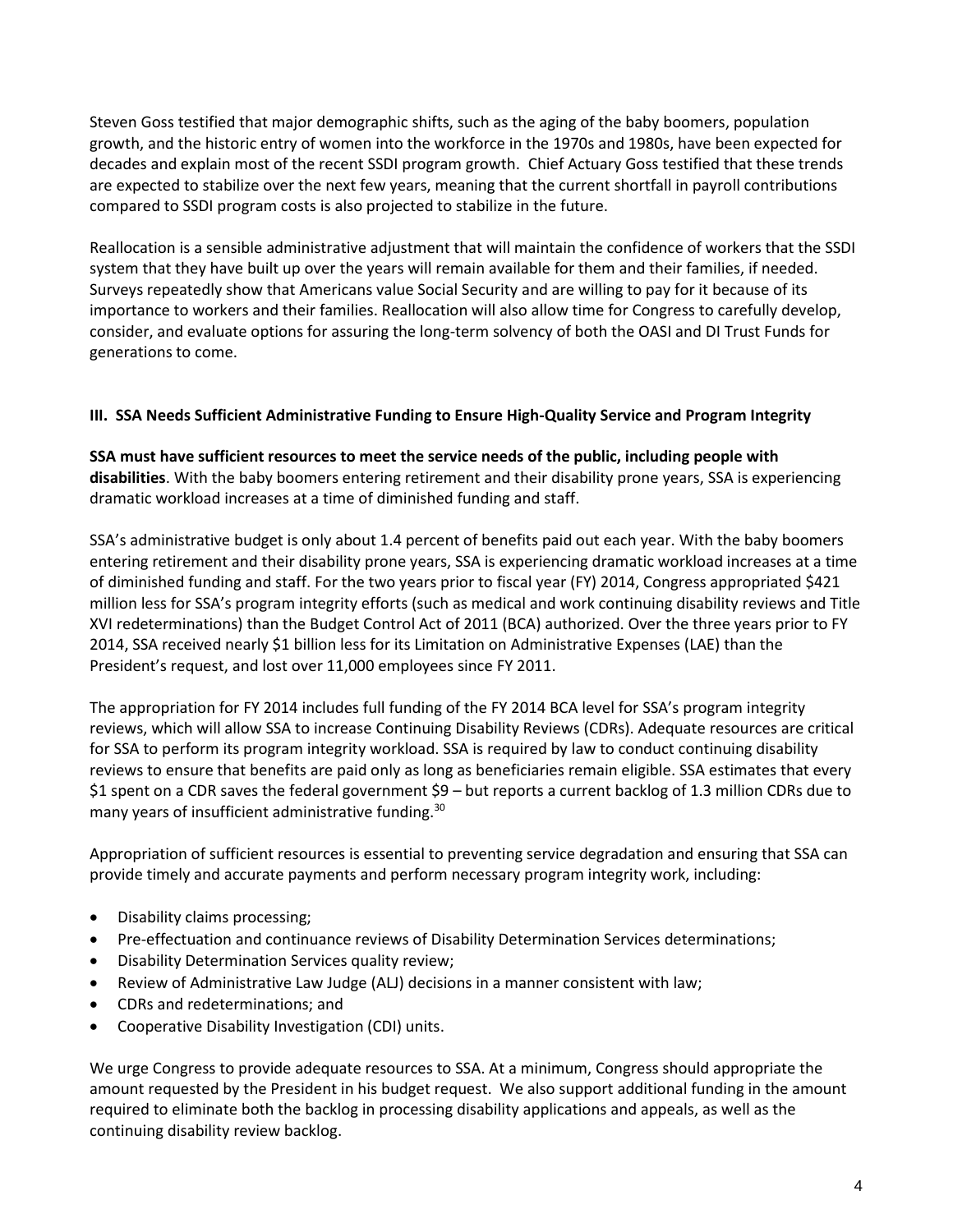## **IV. Reform Proposals**

A variety of proposals have been put forward to reform SSDI. While some proposals focus on improving the experiences and opportunities of SSDI beneficiaries, some also seek to achieve cost savings, with an eye toward addressing the DI Trust Fund's solvency. Many SSDI reform proposals are in the early stages of development and have yet to be evaluated in terms of their impact on current and future beneficiaries or on the solvency of the DI Trust Fund. In fact, the Congressional Budget Office (CBO) recently reviewed proposals for fundamental reforms to SSDI, such as moving to a partial disability system or refocusing SSDI on rehabilitation and reemployment. The CBO found that such changes are unlikely to produce significant shortterm savings that would address DI Trust Fund solvency by 2016 (and may in some cases increase short-term costs) and that "only limited evidence is available on the potential impact of such changes."<sup>31</sup>

The CCD Social Security Task Force believes that **any reforms to our Social Security system must be evaluated in terms of their impact on current and future beneficiaries**. Any reforms must maintain the current structure based on payroll taxes, preserve Social Security as a social insurance program for everyone who is eligible, guarantee monthly benefits adjusted for inflation, preserve Social Security to meet the needs of people who are eligible now and in the future, and restore Social Security's long-term financial stability.<sup>32</sup> Any reforms to Social Security's disability programs, including SSDI, should conform to core principles including the following:<sup>33</sup>

- 1. Preserve the basic structure of Social Security's disability programs, including the definition of disability.
- 2. Efforts should be made to increase employment opportunities and improve employment outcomes for Social Security disability beneficiaries, but those efforts should not be achieved through any tightening of eligibility criteria for cash benefits and/or narrowing of health care benefits.
- 3. Given that Social Security disability program beneficiaries have already been found unable to perform substantial gainful activity, participation in work or activities to prepare for work should remain voluntary.
- 4. Eligibility and cash benefits should not be subject to time limits.
- 5. Fully fund the administrative expenses of the Social Security Administration.

The CCD Social Security Task Force strongly supports increasing efforts to help people with disabilities to work to their fullest potential. As noted above, the basic structure of the Social Security Title II and Title XVI disability programs is sound and should be preserved, but much more can be done to increase economic security and employment among current and future beneficiaries.

The CCD Social Security Task Force has written and testified before Congress extensively regarding the multifaceted approaches needed to modernize the Social Security disability programs to increase opportunities for work, to provide support to help people with disabilities remain attached to the labor force, and to deliver the training, services and supports that people with disabilities, including SSDI and SSI beneficiaries, may need to return to work. Some of our major recommendations for modernizing the Social Security disability program work incentives are summarized at:

#### <http://waysandmeans.house.gov/UploadedFiles/TTWWIIATest.pdf>

These kinds of reforms should be the first line of exploration when considering options for strengthening Social Security's Title II and Title XVI disability programs, and have the best chance of increasing employment while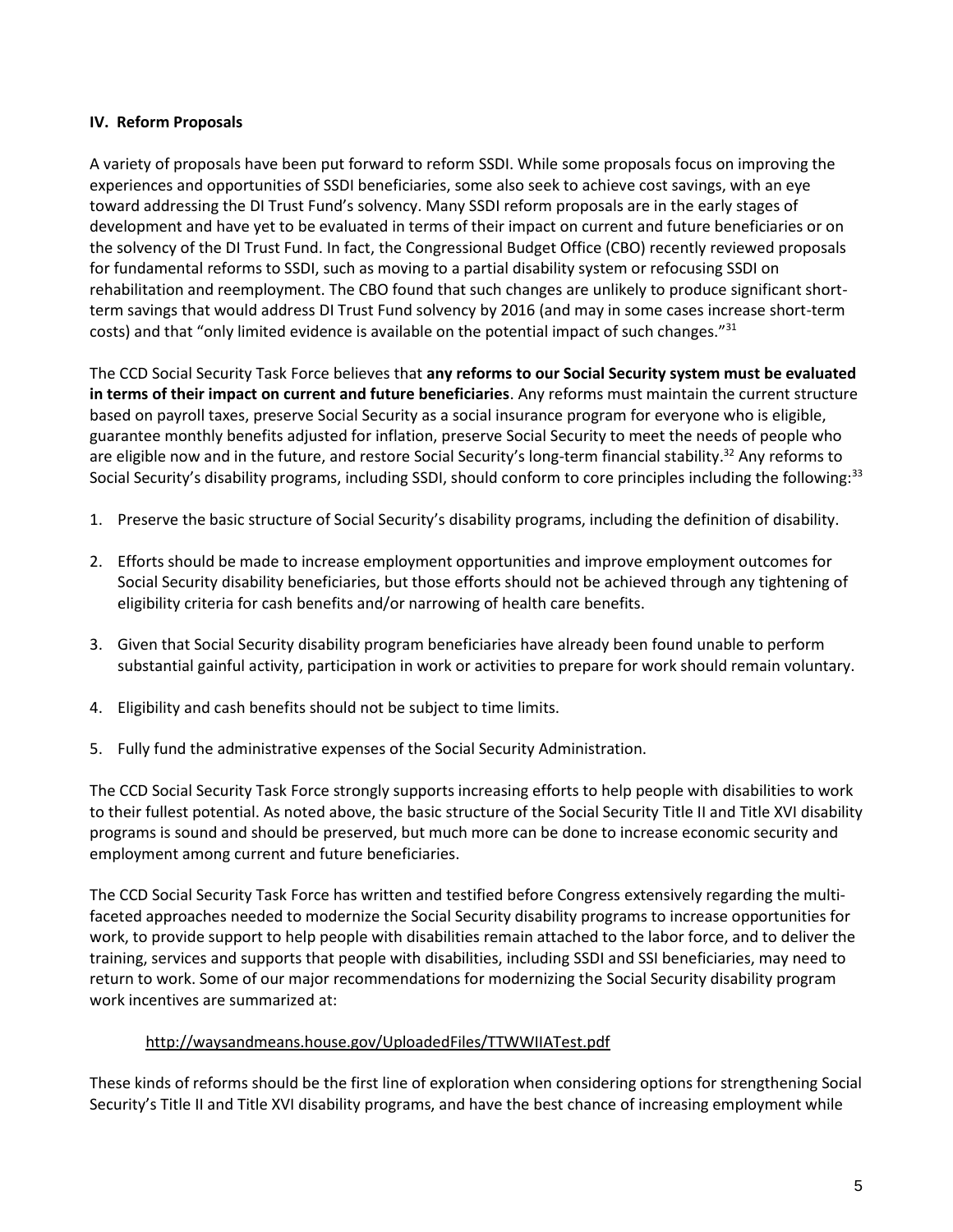ensuring that people with the most significant disabilities do not risk the loss of vital income support. Many of these recommendations have the potential to also simplify administration and reduce improper payments.

However, as noted by the CCD Employment and Training Task Force, when policymakers consider the employment of people with disabilities, all too often, "the focus is too narrowly placed on a smaller subset of people with disabilities—those on Social Security disability benefits."<sup>34</sup> Indeed, as stated by the National Council on Disability, what is often forgotten is that:

[R]eceipt of Social Security disability benefits is merely the last stop on a long journey that many people with disabilities make from the point of disability onset to the moment at which disability is so severe that work is, at least temporarily, not possible. All along this journey, individuals encounter the policies and practices of the other systems involved in disability and employment issues. When these systems fail to stem the progression of disability or work at cross-purposes with one another to prevent successful employment retention or return to work, it is often the Social Security disability system that bears the eventual brunt of this failure.<sup>35</sup>

Given this reality, it is unsurprising that early intervention proposals have emerged as a major area of interest for policymakers. Such proposals generally seek to offer employment services and supports to workers soon after the onset of disability or worsening health, with the goal of helping them stay at work. Early intervention offers real promise and should be explored.

However, such proposals would likely serve many people who would never apply or qualify for SSDI or SSI benefits – and should not be conceived of as a substitute for Social Security disability benefits. Additionally, early intervention services should be administered separately from (but in coordination with) the Social Security disability programs and outside SSA, which lacks the relevant capacity and expertise. Other agencies, such as the Department of Labor (DOL), possess demonstrated expertise in job training and have greater access to the early intervention target population (workers with disabilities who are several years away from considering applying for SSDI or SSI). The DOL already administers several programs that provide short-term income support benefits to people wishing to maintain attachment to the workforce (e.g. workers compensation and unemployment insurance) as well as retraining and other services to workers adjusting to changes in the economy or their own circumstances (e.g. the workforce investment system which includes the vocational rehabilitation program administered by the Department of Education).

Development of any system to enhance work by SSDI and SSI beneficiaries must start with the needs of beneficiaries and be designed to meet those needs. If cost saving becomes the major driver of Social Security disability program reform, the unintended consequences for current and potential beneficiaries could be severe. The possibility of even modest cost savings to SSDI or SSI from early intervention programs remains untested. To date, none of the findings reported by SSA's research demonstration projects seeking to assist current SSDI or SSI beneficiaries return to work "show that the demonstrations tested would likely lead to a substantial reduction in caseload sizes".<sup>36</sup> Additionally, certain proposals—such as experience rating—could have the unintended consequence of making it *more* difficult for people with disabilities to obtain employment, by creating disincentives for employers to hire people with disabilities.

As a general matter, we have serious concerns that people with disabilities could be hurt by implementation of untested proposals. We urge thoughtful consideration and testing prior to endorsing or implementing any changes to the Social Security disability programs. In addition, we urge caution in considering changes that could cause individuals to lose access to SSDI or SSI benefits.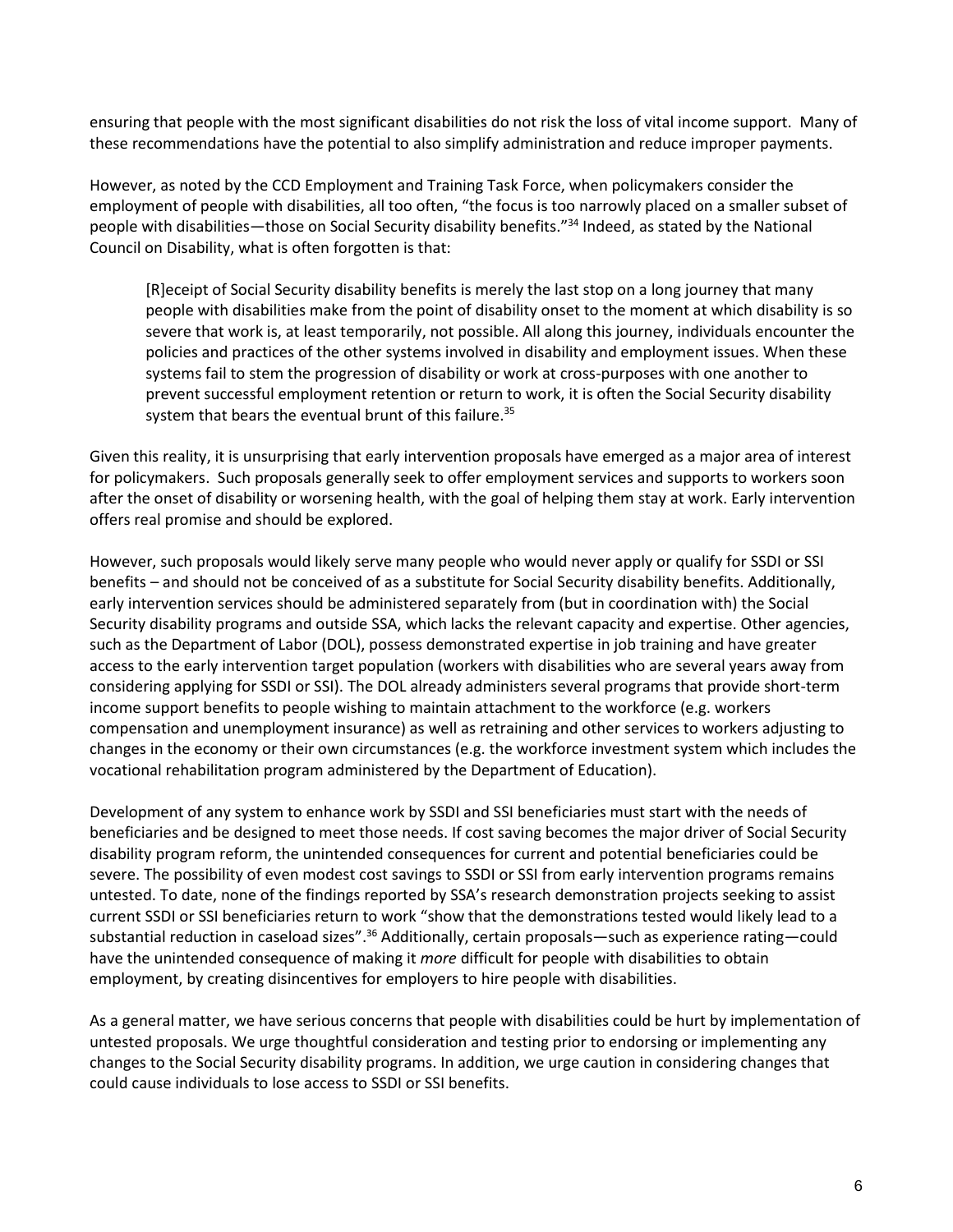In support of SSA's work to inform policymaking through demonstration projects, the CCD Social Security Task Force has developed principles available at:

# [http://www.c-c-d.org/fichiers/CCD\\_Disability\\_Demonstration\\_Principles-Final-1-14.pdf](http://www.c-c-d.org/fichiers/CCD_Disability_Demonstration_Principles-Final-1-14.pdf)

# **V. International comparisons**

We urge extreme caution in looking to other countries as models for the United States, for several reasons.

First, as noted earlier, the OECD describes the U.S. disability system, along with those of Korea, Japan, and Canada, as having "the most stringent eligibility criteria for a full disability benefit, including the most rigid reference to all jobs available in the labor market".<sup>37</sup> Additionally, while SSDI replaces only about 42 percent of prior earnings for a median earner, many OECD member countries' disability systems replace 80 percent or more of prior earnings; the U.S. ranks 30th out of 34 OECD member countries in terms of replacement rates.<sup>38</sup> The OECD also reports that the U.S. spends less as a share of its economy on "incapacity-related benefits" than other nations. In 2009, U.S. expenditures on incapacity-related benefits amounted to just 1.5 percent of GDP, compared to an average of 2.4 percent for OECD nations.<sup>39</sup>

It would be inadvisable to try to duplicate reforms implemented in a country with much more generous benefits and a broader definition of disability, or a disability benefit system with several tiers of benefits and eligibility. Such countries' reform experiences have very limited comparability to a system that is already far stricter and has much less generous benefit levels in comparison.

The same is true for a country that lacks a statute or other framework of legal protections similar to the Americans with Disabilities Act (ADA). In the U.S., the ADA provides strong civil rights protections to Americans with disabilities in employment and other areas of public life. It might be necessary in countries lacking such strong civil rights protections to try to accomplish some of the goals of the ADA through reforms associated with disability income support programs, such as the requirement to provide reasonable accommodations and the ability to enforce those rights in court, through alternate means.

Additional aspects of other countries' social and labor systems further limit useful comparisons to the U.S. Countries such as the United Kingdom, the Netherlands, and Germany have much higher levels of expenditures on social assistance generally, and more regulated labor markets than the U.S. People with significant disabilities often require a number of different services and supports (e.g. health care, long-term services and supports including personal attendant care, transportation, and housing) to obtain and maintain employment. It would be a mistake to assume that policies that have worked in countries with universal health care, generous pension structures, national paid sick leave, and higher overall levels of spending on social assistance would also work in the U.S., which lacks such robust complementary policies and programs.

Finally, consideration of reforms in other countries must be informed by data on whether those reforms are producing the intended outcomes; in some cases, evidence suggests limited effectiveness. For example, recent research on Finland has preliminarily found "no evidence of the significant effects of experience rating on the disability inflow."<sup>40</sup> In the United Kingdom, reforms that sought to assist one in six beneficiaries with illness or disabilities to work for at least three months have only achieved the desired result with about one in twenty beneficiaries, two years after implementation of the reforms.<sup>41</sup>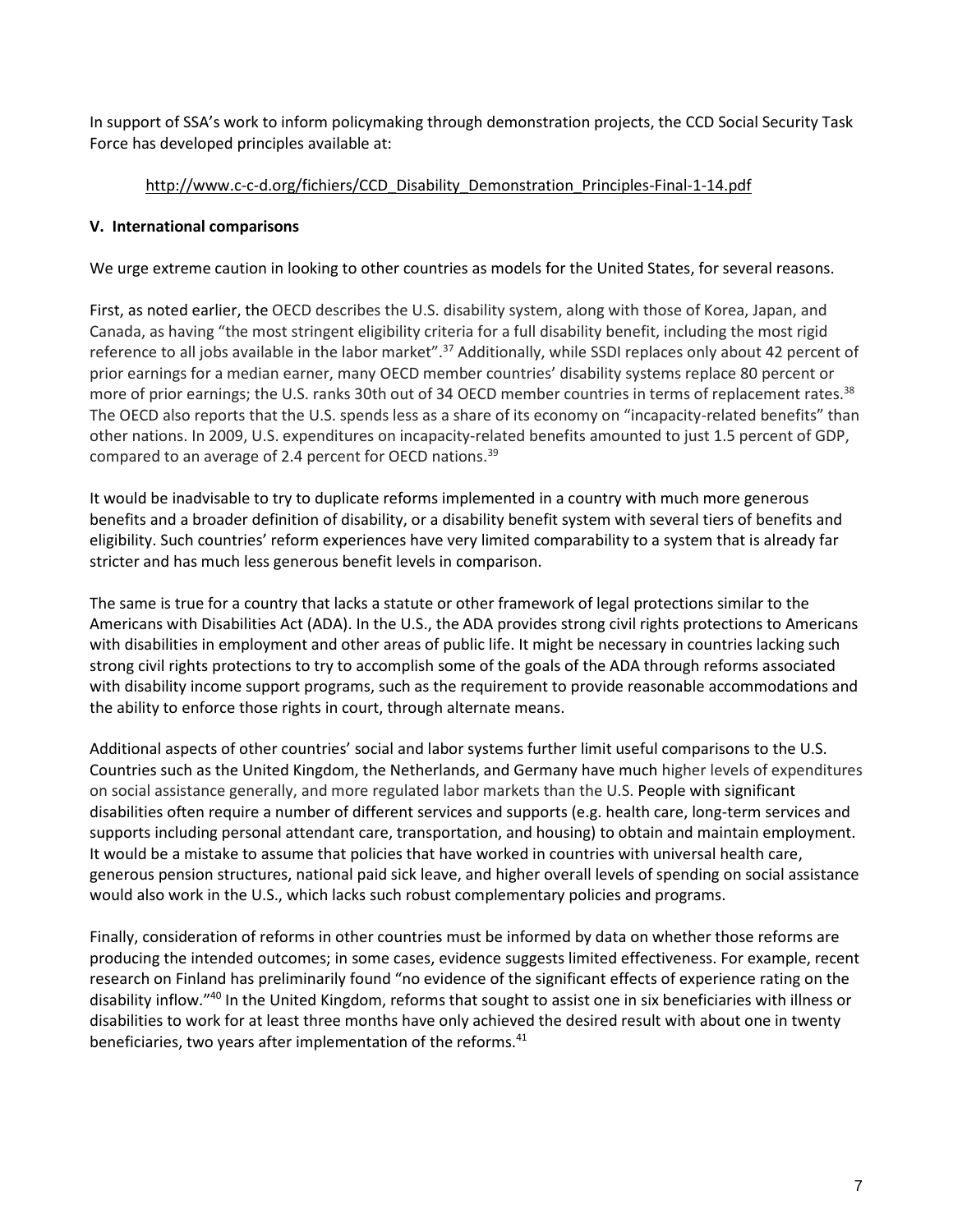## **VI. Conclusion**

In conclusion, we thank the Committee for holding the recent hearing, "Social Security: A Fresh Look at Worker's Disability Insurance." As outlined in our statement, SSDI is a vital part of our nation's Social Security system, insuring 9 in 10 American workers and their families and providing a lifeline for approximately 8.9 million disabled worker beneficiaries and 2 million spouses and children.

We urge Congress to act expeditiously to reallocate payroll contributions to enable the DI Trust Fund to pay full scheduled benefits for approximately the next two decades. We also urge Congress to provide SSA with adequate administrative funding to support its implementation of the Social Security system including the Title II and Title XVI disability programs, and to reauthorize of SSA's Title II demonstration authority to permit testing of potential enhancements to increase employment opportunities for current and future SSDI and SSI beneficiaries.

 $\overline{a}$ 

 $12$  Melissa M. Favreault, Richard W. Johnson, and Karen E. Smith (2013), How Important Is Social Security Disability Insurance to U.S. Workers? Urban Institute[, http://www.urban.org/UploadedPDF/412847-how-important-is-social](http://www.urban.org/UploadedPDF/412847-how-important-is-social-security.pdf)[security.pdf.](http://www.urban.org/UploadedPDF/412847-how-important-is-social-security.pdf)

<sup>13</sup> Stegman Bailey and Hemmeter, *supra* note 7; low-income is defined as family income under 200 percent of the federal poverty level.

<sup>14</sup> OECD (2010), Sickness, Disability, and Work: Breaking the Barriers: A Synthesis of Findings across OECD Countries, [http://ec.europa.eu/health/mental\\_health/eu\\_compass/reports\\_studies/disability\\_synthesis\\_2010\\_en.pdf.](http://ec.europa.eu/health/mental_health/eu_compass/reports_studies/disability_synthesis_2010_en.pdf)

<sup>15</sup> Center on Budget and Policy Priorities (August 4, 2014), Chart Book: Social Security Disability Insurance,

[http://www.cbpp.org/files/7-21-14socsec-chartbook.pdf.](http://www.cbpp.org/files/7-21-14socsec-chartbook.pdf)

<sup>17</sup> Kathy Ruffing, No Surprise: Disability Beneficiaries Experience High Death Rates, Center on Budget and Policy Priorities, Off the Charts Blog, April 4, 2013[, http://www.offthechartsblog.org/no-surprise-disability-beneficiaries-experience-high](http://www.offthechartsblog.org/no-surprise-disability-beneficiaries-experience-high-death-rates)[death-rates.](http://www.offthechartsblog.org/no-surprise-disability-beneficiaries-experience-high-death-rates)

 $^1$  Social Security Administration (February, 2014), Fact Sheet on the Old-Age, Survivors, and Disability Insurance Program, [http://ssa.gov/OACT/FACTS/fs2013\\_12.pdf.](http://ssa.gov/OACT/FACTS/fs2013_12.pdf)

<sup>&</sup>lt;sup>2</sup> Department of Labor, Bureau of Labor Statistics, Employee Benefits Survey, Table 16. Insurance benefits: Access, participation, and takeup rates, civilian workers, National Compensation Survey, March 2013,

[http://www.bls.gov/ncs/ebs/benefits/2013/ownership/civilian/table12a.htm.](http://www.bls.gov/ncs/ebs/benefits/2013/ownership/civilian/table12a.htm)

<sup>3</sup> Social Security Administration, *supra* note 1.

<sup>4</sup> U.S. Census Bureau (2012), Current Population Reports, Americans with Disabilities: 2010,

[http://www.census.gov/prod/2012pubs/p70-131.pdf.](http://www.census.gov/prod/2012pubs/p70-131.pdf)

<sup>&</sup>lt;sup>5</sup> Social Security Administration, Monthly Statistical Snapshot, June, 2014,

[http://ssa.gov/policy/docs/quickfacts/stat\\_snapshot/index.html.](http://ssa.gov/policy/docs/quickfacts/stat_snapshot/index.html)

<sup>6</sup> *Id.*

<sup>&</sup>lt;sup>7</sup> Michelle Stegman Bailey and Jeffrey Hemmeter (2014), Characteristics of Noninstitutionalized DI and SSI Program Participants, 2010 UpsRW, Research and Statistics Note No. 2014-02, [http://ssa.gov/policy/docs/rsnotes/rsn2014-](http://ssa.gov/policy/docs/rsnotes/rsn2014-02.html) [02.html.](http://ssa.gov/policy/docs/rsnotes/rsn2014-02.html)

<sup>8</sup> Social Security Administration, *supra* note 5.

<sup>9</sup> Stegman Bailey and Hemmeter, s*upra* note 7.

<sup>10</sup> Stegman Bailey and Hemmeter, *supra* note 7*.*

 $11$  Social Security Administration (2013), Annual Statistical Report on the Social Security Disability Insurance Program, 2012, Chart 12. Social Security and SSI beneficiaries aged 18–64 receiving benefits on the basis of disability, December 2012 (Nov. 2013), [http://www.ssa.gov/policy/docs/statcomps/di\\_asr/2012/sect05.html#chart12.](http://www.ssa.gov/policy/docs/statcomps/di_asr/2012/sect05.html#chart12) 

<sup>&</sup>lt;sup>16</sup> Social Security Administration, Office of the Chief Actuary (2011), Social Security Disability Insurance Program Worker Experience. Actuarial Study No. 122, [http://www.ssa.gov/oact/NOTES/pdf\\_studies/study122.pdf.](http://www.ssa.gov/oact/NOTES/pdf_studies/study122.pdf)

<sup>18</sup> *See, e.g.,* Arif Mamun et al. (2011), Employment Among Social Security Disability Program Beneficiaries, 1996-2007, Social Security Bulletin, Vol. 71, No. 3[, http://www.ssa.gov/policy/docs/ssb/v71n3/v71n3p11.pdf.](http://www.ssa.gov/policy/docs/ssb/v71n3/v71n3p11.pdf)